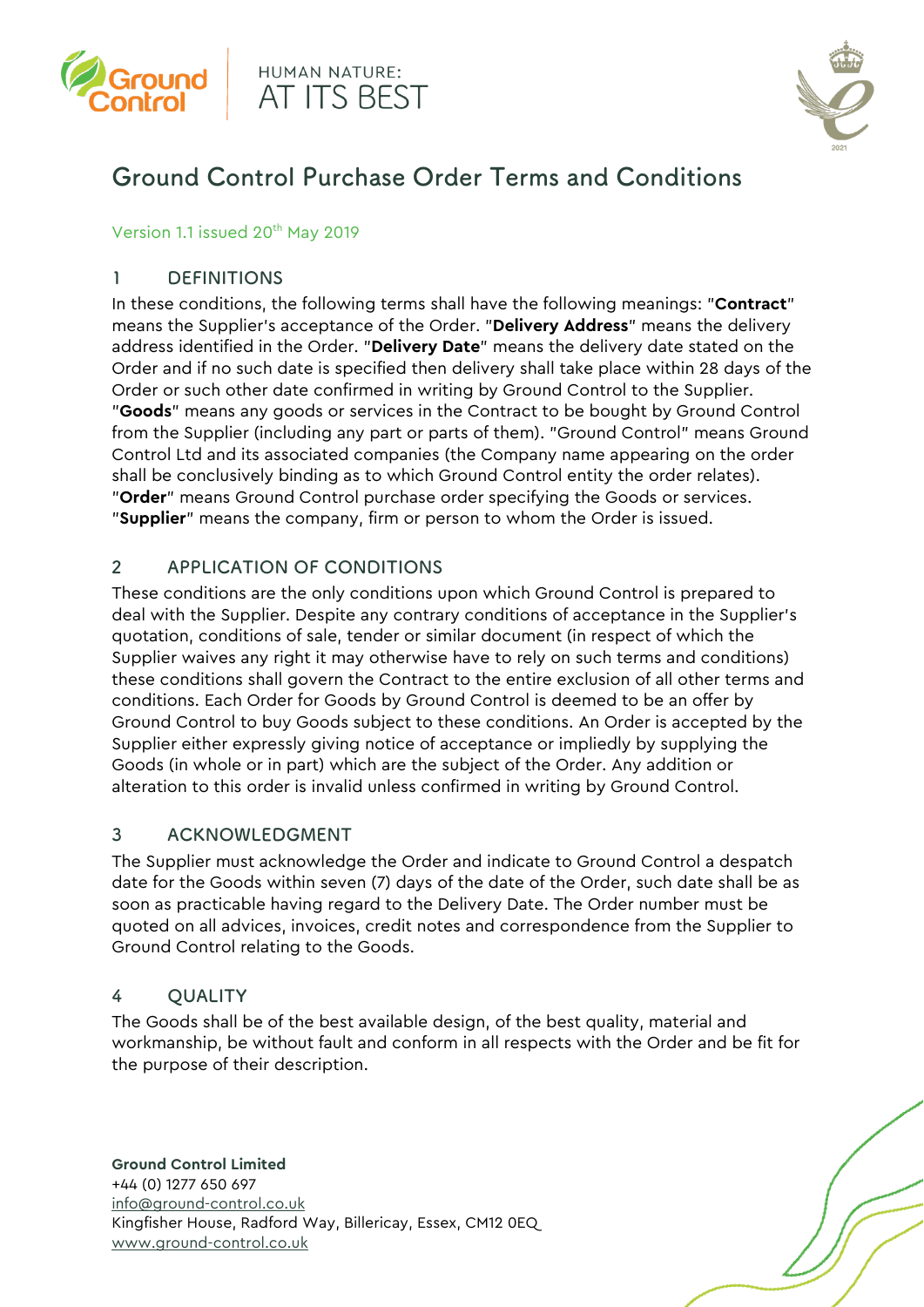

# HUMAN NATURE: AT ITS BEST



If any of the Goods fail to comply with this standard, Ground Control shall be entitled to return the Goods at the Supplier's expense and risk and refuse to accept any further deliveries of the Goods but without any liability to Ground Control, further at the option of Ground Control the Supplier shall make good, replace free of charge or give a full refund/credit for the defective Goods.

Ground Control exercise of its rights under this condition 4 shall be without prejudice to any rights it may have under the Sale of Goods Act 1979 or otherwise under this Contract to claim such damages as may have been sustained in consequence of the Supplier's breach of this Contract. In delivering the Goods and services the supplier shall comply at all times with all applicable law.

# 5 PRICE

The price of the Goods shall be as stated in the Order and unless otherwise agreed in writing shall be exclusive of value added tax but inclusive of all other charges including carriage. Prices applicable at the placing of the Order shall be maintained unchanged during the period of validity of the Contract or during the delivery period of the Goods. No variation in the price nor extra charges shall be accepted by Ground Control.

#### 6 DELIVERY

The Goods shall be delivered, carriage paid, to the Delivery Address. The Supplier shall ensure that each delivery is accompanied by a delivery note which shows the Order number, date of Order, number of packages and contents and in the case of part delivery the outstanding balance remaining to be delivered. Excess quantities of Goods not ordered shall be at the Supplier's risk and shall be returnable only at the Supplier's expense. Time for delivery shall be of the essence. If the Supplier fails to deliver any Goods by the Delivery Date Ground Control shall (without prejudice to any other rights or remedies) be entitled (at its option) to cancel the Contract in whole or in part, refuse to accept any subsequent delivery of the Goods which the Supplier attempts to make, recover from the Supplier any expenditure reasonably incurred by Ground Control and/or claim damages for any additional costs, loss or expenses incurred by Ground Control which are attributable to the Supplier's failure to deliver the Goods by the Delivery Date. The Supplier shall be liable for any damages caused by them or their agent during delivery.

Ground Control shall not be deemed to have accepted the Goods until it has had seven (7) days to inspect them following delivery. Ground Control is entitled at any time to inspect the Goods during manufacture and/or before delivery. Such inspection shall not relieve the Supplier of any obligation or liabilities under this Contract. Ground Control may, (without prejudice to any other rights or remedies) be entitled (at its option) to cancel the Contract in whole or in part if there is reason to believe that the Goods are not of the correct quality or will be delivered late.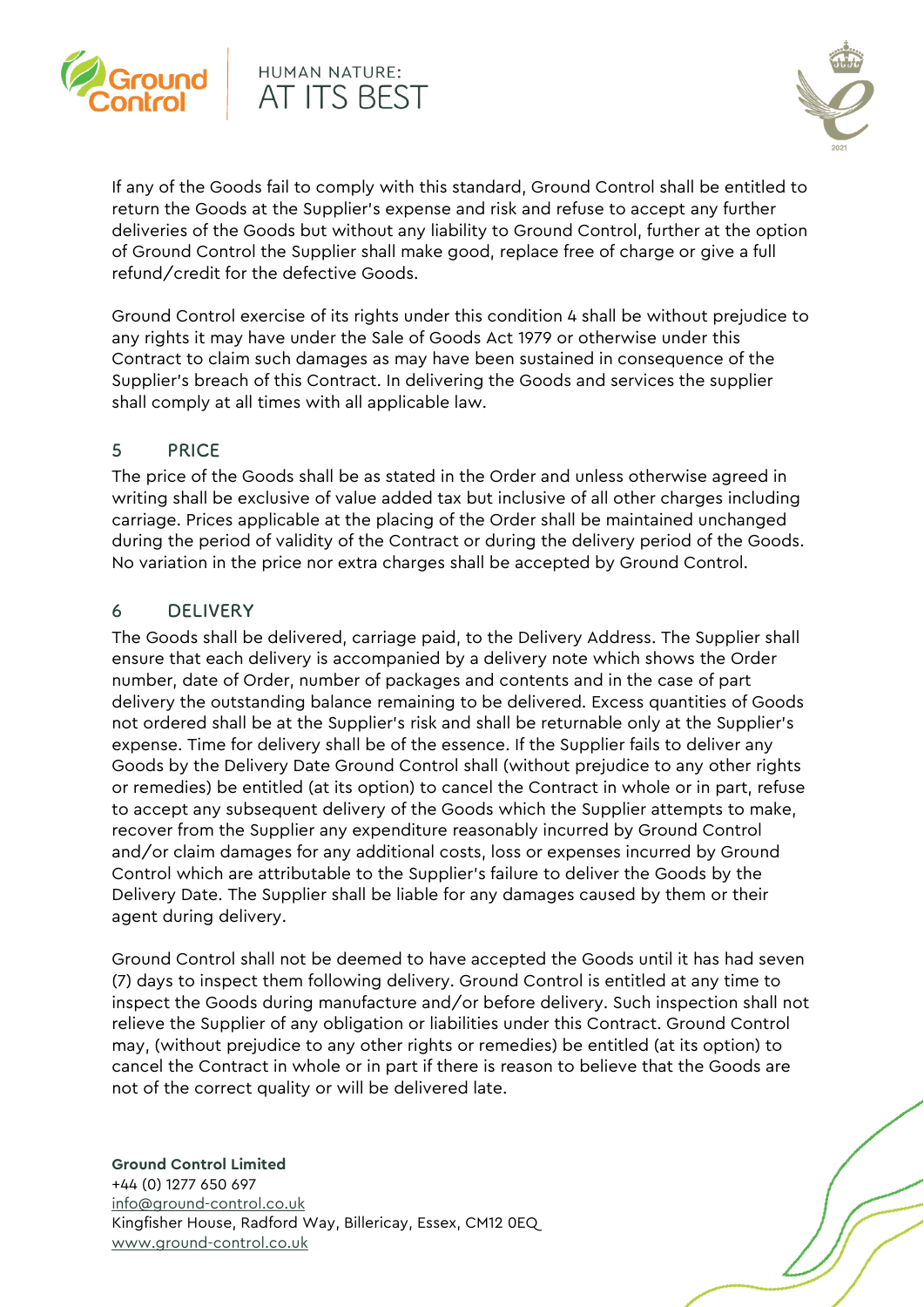



# 7 LIQUIDATED DAMAGES / SUPERIOR CONTRACTS

To the extent Ground Control is obliged to provide the Goods to a third party under a superior contract, the Supplier acknowledges that Ground Control may suffer additional costs, loss, deductions, penalties or other expenses under the superior contract as a result of the Supplier's breach of this Contract. The Supplier accepts and shall be deemed to be on notice that Ground Control shall be entitled to recover such costs, losses, deductions, penalties or other expenses from the Supplier to the extent attributable to the Supplier's breach of this Contract.

# 8 INFORMATION/DRAWINGS

The Supplier warrants that all information contained in the drawings or any other documents relating to the Goods as supplied by it is correct and shall be responsible for any discrepancies errors or omissions contained in such documents and/or drawings.

# 9 RISK AND OWNERSHIP

The Goods shall remain at the risk of the Supplier until delivery to Ground Control is complete (including off-loading, stacking and any inspection) when ownership of the Goods shall pass to Ground Control. Goods damaged or lost up to the point of acceptance shall be made good or replaced at the Supplier's expense.

# 10 GROUND CONTROL PROPERTY

Materials, equipment, tools and like articles, copyright, design rights, trade marks, logos or any other forms of intellectual property, branding or identifying marks, rights in all drawings, specifications and data supplied by Ground Control to the Supplier or not so supplied but used by the Supplier specifically in the manufacture of the Goods, or the procurement of services shall at all times be and remain the exclusive property of Ground Control but shall be held by the Supplier in safe custody at its own risk and maintained and kept in good condition by the Supplier until returned to Ground Control and shall not be used or communicated to any third party otherwise than as authorised by Ground Control in writing.

# 11 CONFIDENTIALITY

The Supplier shall keep in strict confidence all technical or commercial know-how, specifications, inventions, processes or initiatives which are of a confidential nature and have been disclosed to the Supplier by Ground Control and any other confidential information concerning Ground Control's business. The Supplier shall undertake at Ground Control's direction to destroy or return the confidential information.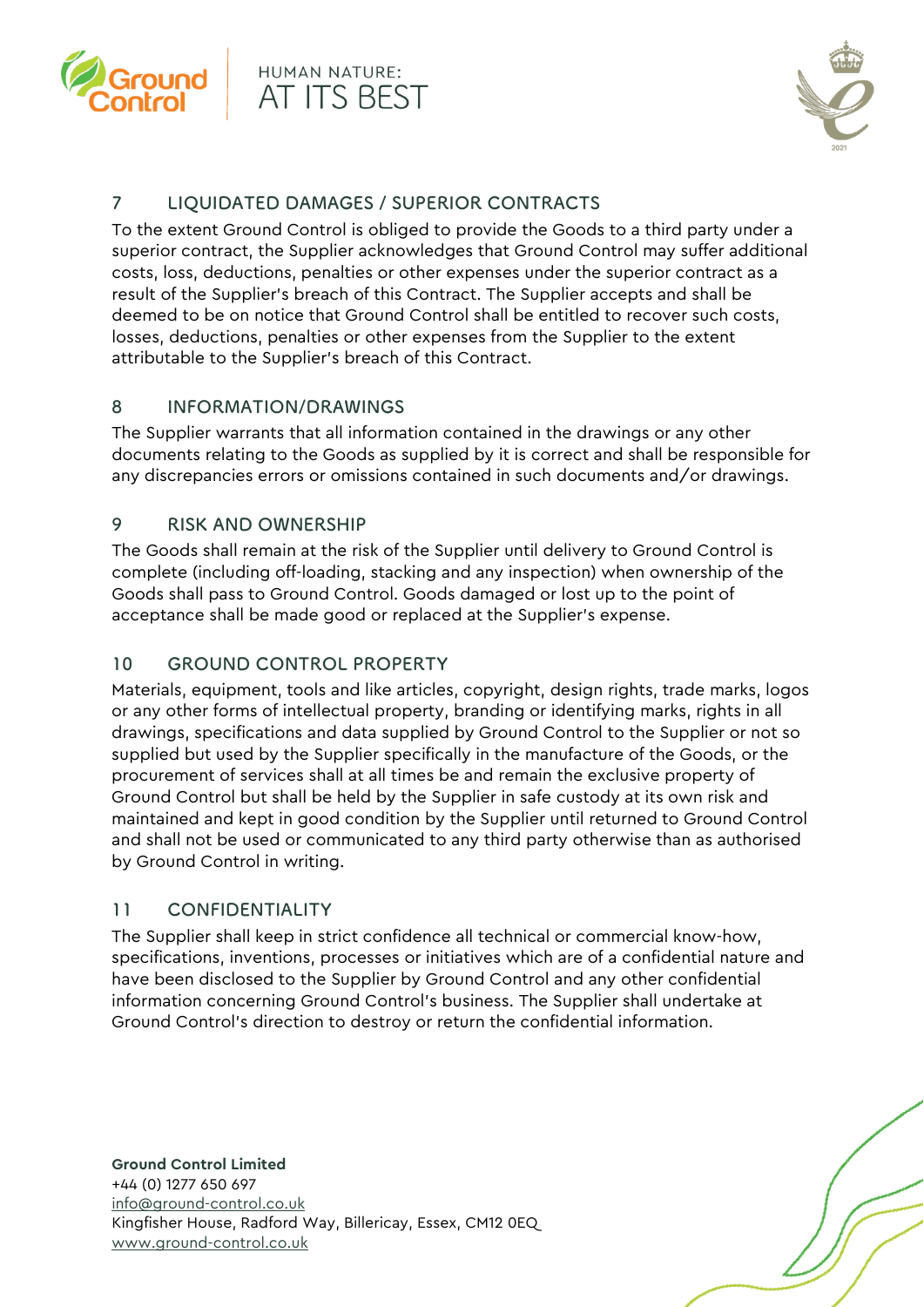



# 12 INDEMNITY

The Supplier shall keep Ground Control fully indemnified against all direct, indirect or consequential liabilities (including loss of profit, loss of business, depletion of good will and like loss), loss, damages, injury, costs and expenses awarded against or incurred by Ground Control as a result of or in connection with defective workmanship, quality or materials and/or an infringement or alleged infringement of any intellectual property rights caused by the use, manufacture or supply of the Goods and/or any claim made against Ground Control in respect of any liability, loss, damage, injury, cost or expense sustained by Ground Control's employees or agents or by any customer or third party to the extent that the same relates to or arises from the Goods as a consequence of a direct or indirect breach or negligent performance or failure or delay in performance of the terms of the Contract by the Supplier.

# 13 INSTALLATION AT SITE

If the Order requires erection or installation of equipment by the Supplier such erection or installation shall additionally be subject to any reasonable instructions communicated to the Supplier by Ground Control relating to such erection or installation (including any relevant site rules).

# 14 ASSIGNMENT AND SUBCONTRACTING

The Supplier shall not assign sub-contract the whole or any part of this Contract without the prior written consent of Ground Control. Ground Control may assign the Contract or any part of it to any person, firm or company.

# 15 FORCE MAJEURE

Ground Control reserves the right to defer the date of delivery or payment or to cancel the Contract or reduce the quantity of Goods ordered if it is prevented from or delayed in the carrying on of its business due to circumstances beyond the reasonable control of Ground Control including acts of God, governmental actions, war or national emergency, acts of terrorism, protests, riot, civil commotion, fire, explosion, flood, epidemic, lock-outs, strikes, or other labour disputes (whether or not relating to either party's workforce), or restraints or delays affecting carriers of inability or delay in obtaining supplies of adequate or suitable materials. Ground Control shall not be liable to the Supplier or be deemed to be in breach of this agreement by reason of exercising its right of deferral or cancellation under this condition 15.

# 16 TERMINATION

Ground Control may terminate this Contract if an order is made or a petition is presented for the bankruptcy of the Supplier or any motion is passed or order made for the winding up or dissolution of the Supplier (except in the case of a voluntary amalgamation or reconstruction) or any notice of intention to appoint an administrator is filed in respect of the Supplier.

#### **Ground Control Limited**